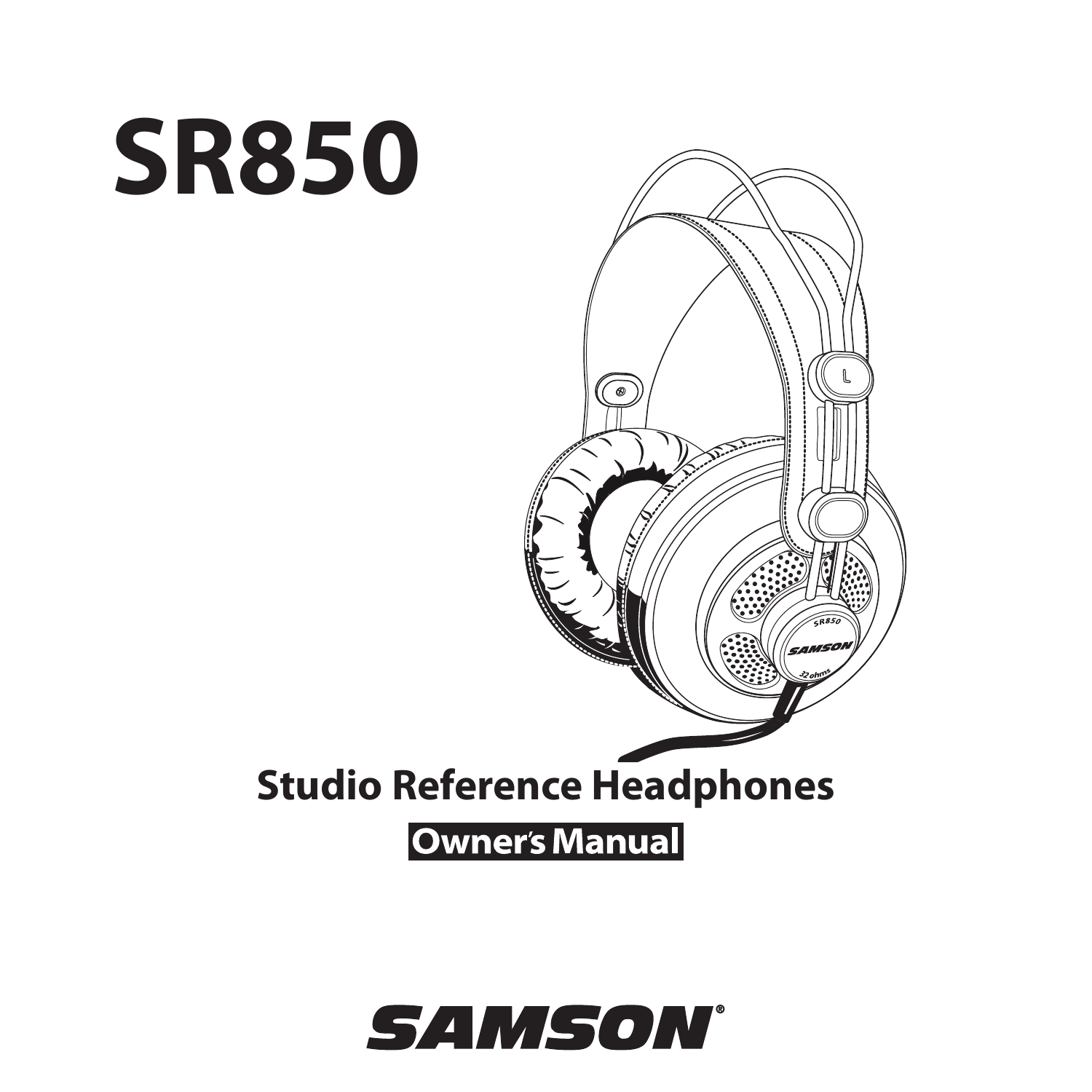#### **Table of Contents**



Copyright 2009, Samson Technologies Corp. Printed June 2009 v1.0 Samson Technologies Corp. 45 Gilpin Avenue Hauppauge, New York 11788-8816 Phone: 1-800-3-SAMSON (1-800-372-6766) Fax: 631-784-2201 www.samsontech.com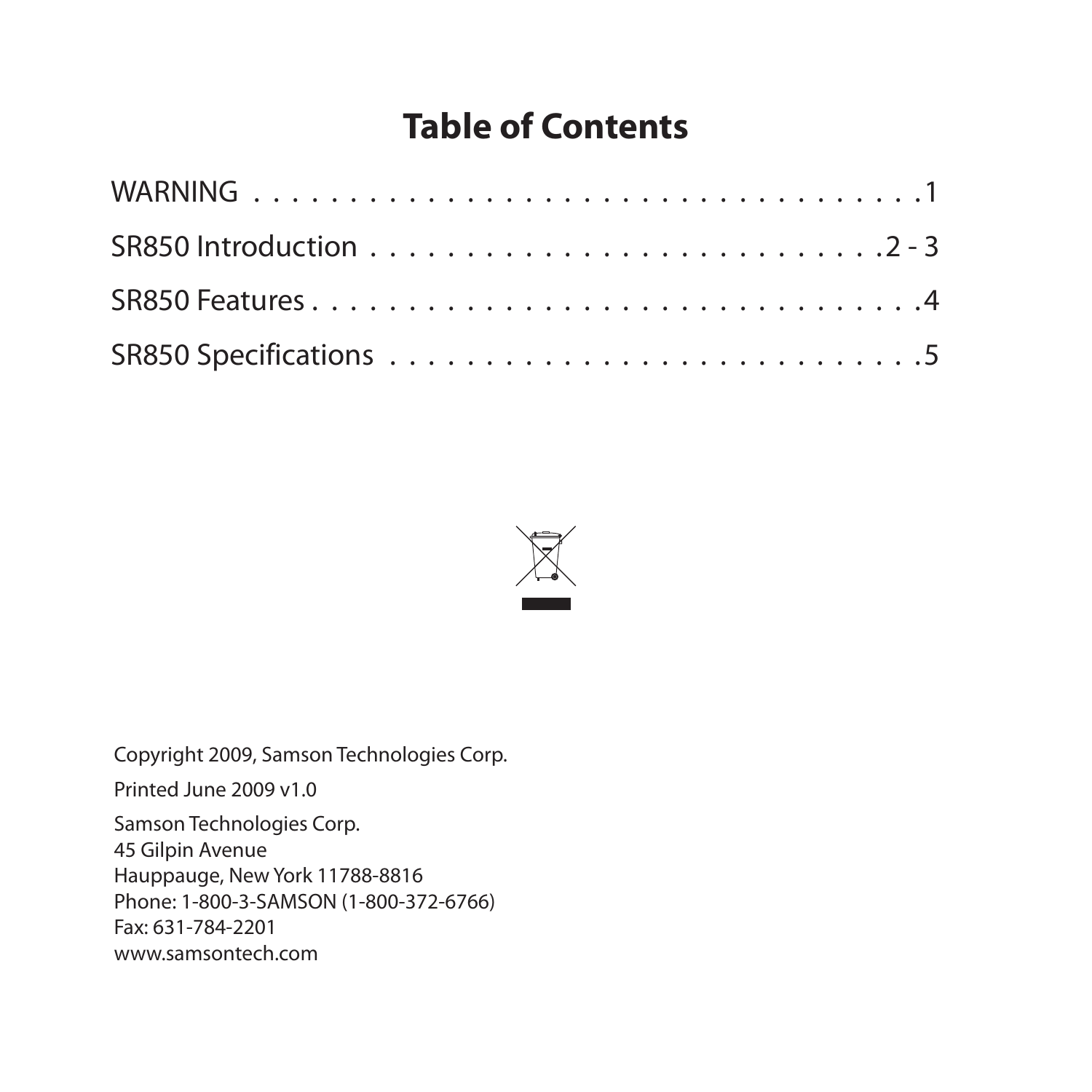**WARNING!** This product is capable of causing permanent damage to your hearing if used at excessive volumes!

To protect your hearing, the Samson SR850's should always be used at as low a volume as possible. We recommend that you stringently follow the guidelines established by the U.S. Occupational Safety Health Administration (OSHA) regarding maximum time exposure at various sound pressure levels:

- . Don't use this product for more than 8 hours at 90 dB SPL
- . Don't use this product for more than 4 hours at 95 dB SPL
- . Don't use this product for more than 2 hours at 100 dB SPL
- . Don't use this product for more than 1 hour at 105 dB SPL
- . Don't use this product for more than 1/2 hour at 110 dB SPL
- . Don't use this product for more than 15 minutes at 115 dB SPL
- . Don't operate at listening levels of greater than 120 dB SPL!

Pay attention to what your ears are telling you! Ringing is a sign that you have set the gain levels too high and that damage may result. We recommend that you consult with a qualified audiologist if you exhibit ringing or any other symptoms.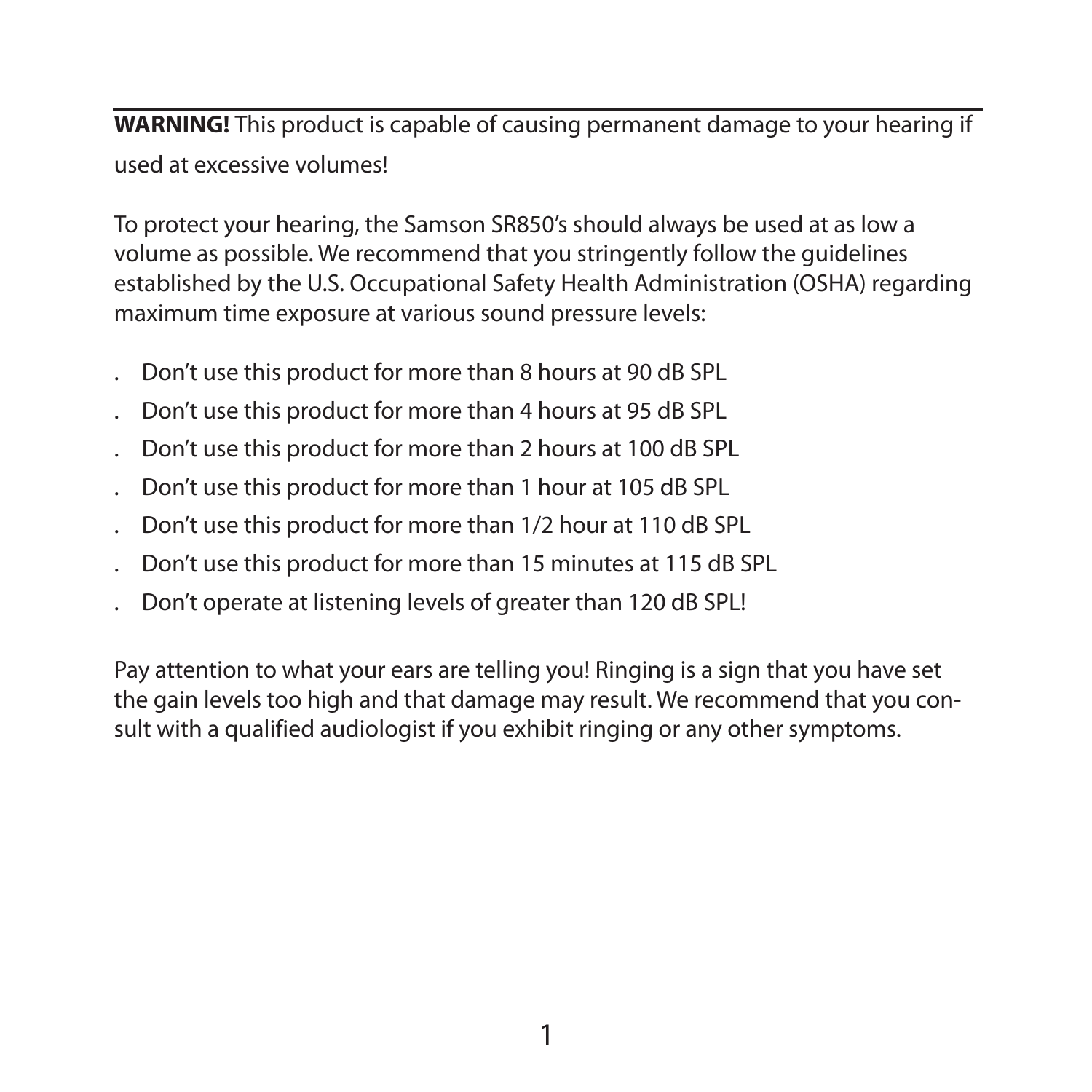# **SR850 Introduction**

Thank you for purchasing the SR850, Studio Reference Headphones from Samson! The SR850's are semi-open headphones designed to provide a linear frequency response making them extremely accurate and great for critical mixing or for music playback. The headphones high frequency response is smooth and sweet, and the bass response is warm and tight, thanks to the 50 mm neodymium drivers. The semi-open, or circumaural design reduces ear fatigue and is easy to listen to during long mixing or listening sessions. The SR850 employs soft ear cushions that are comfortable and fit snugly over most any ear, and the self-adjusting band ensures a good fit. Whether your are just kicking back and listing to your MP3 player, or mixing your digital recording, the SR850 headphones are an ideal choice.

In these pages, you'll find a detailed description and specifications of the SR850 headphones, as well as step-by-step instructions for its setup and use, and full specifications. You'll also find a warranty card enclosed—please don't forget to fill it out and mail it in so that you can receive online technical support and so we can send you updated information about these and other Samson products in the future. Also, be sure to check out our web site (www.samsontech.com) for complete information about our full product line. With proper care your SR850's will operate trouble free for many years. We recommend you record your serial number in the space provided below for future reference.

| Date of purchase: |  |
|-------------------|--|
|                   |  |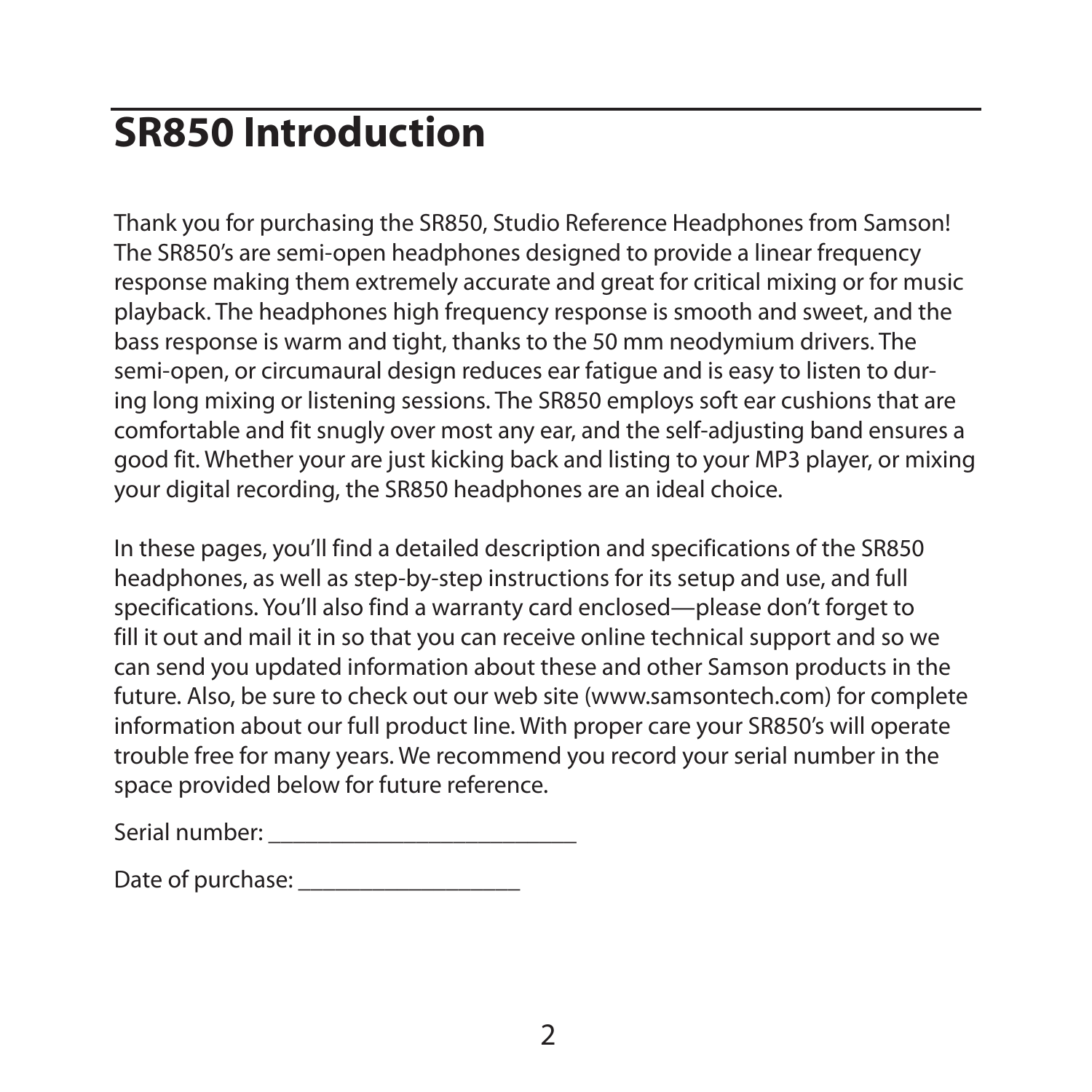# **SR850 Introduction**

Should your unit ever require servicing, a Return Authorization number (RA) must be obtained before shipping your unit to Samson. Without this number, the unit will not be accepted. Please call Samson at 1-800-3SAMSON (1-800-372-6766) for a Return Authorization number prior to shipping your unit. Please retain the original packing materials and if possible, return the unit in the original carton and packing materials. If you purchased your Samson product outside the United States, please contact your local distributor for warranty information and service.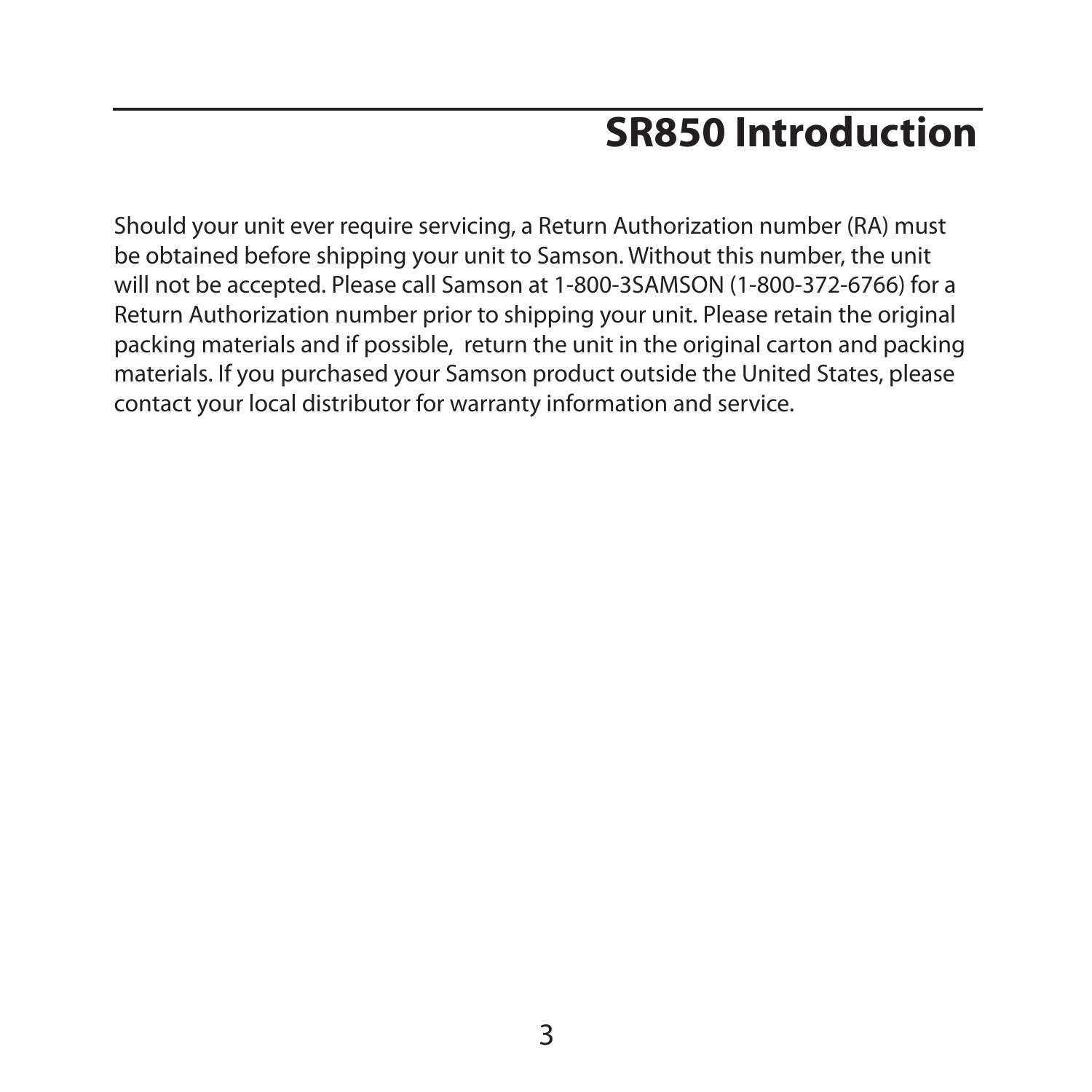### **SR850 Features**



#### **Features**

- Professional studio reference headphones
- Semi-open design for enhanced ambient listening environment
- 50 mm drivers for exceptional reproduction and wide dynamic range
- Frequency response 10 Hz 30 kHz
- 32 ohms impedance
- Self-adjusting headband for a secure, comfortable fit
- 1/8" to 1/4" gold plated adapter included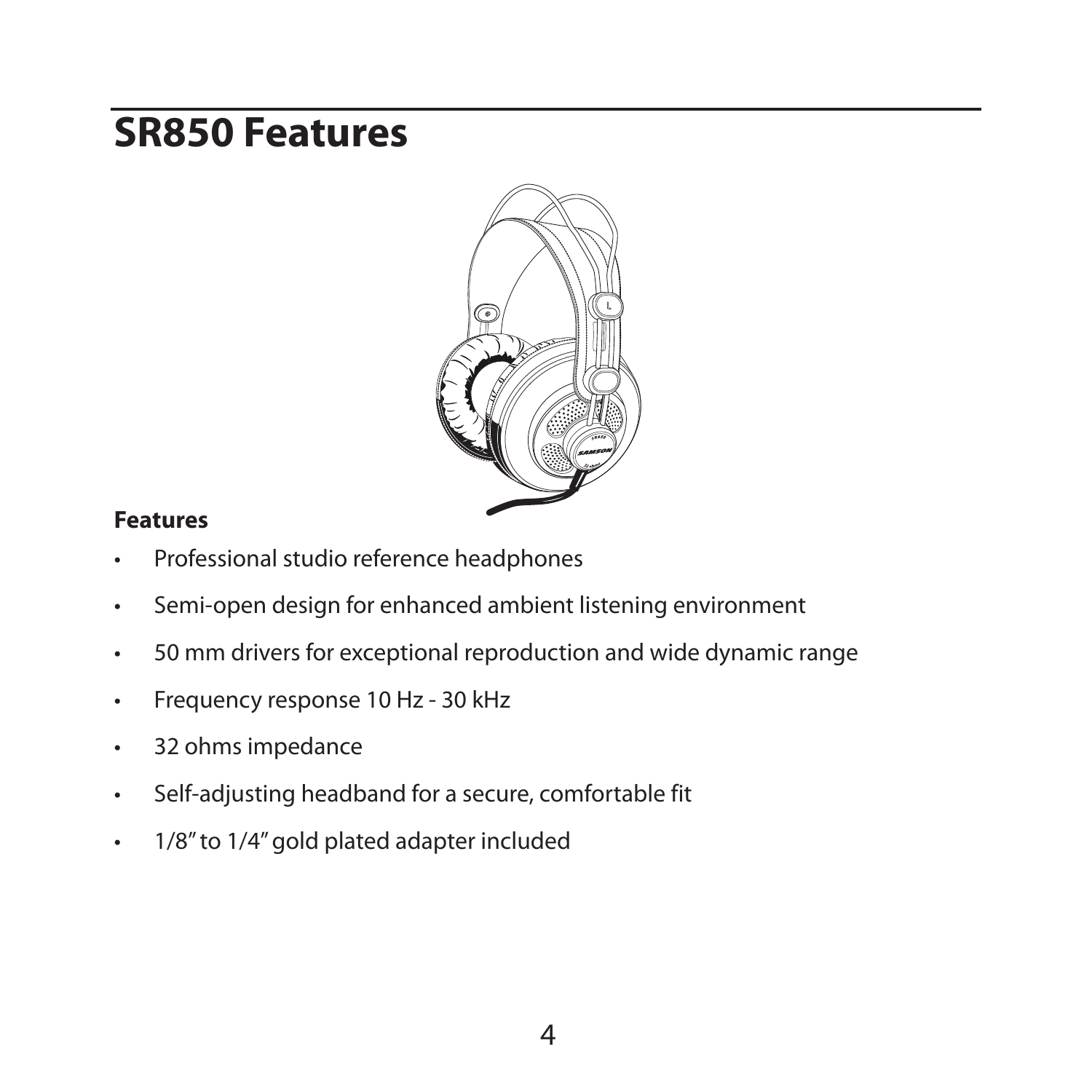# **SR850 Specifications**

|                                                           | magnet                      |
|-----------------------------------------------------------|-----------------------------|
| Frequency response 10 Hz - 30 kHz                         |                             |
| Impedance $\ldots \ldots \ldots \ldots \ldots \ldots 320$ |                             |
|                                                           |                             |
|                                                           | (6.3mm) adapter-gold-plated |
|                                                           |                             |
|                                                           |                             |

*Specifications subject to change without notice.*